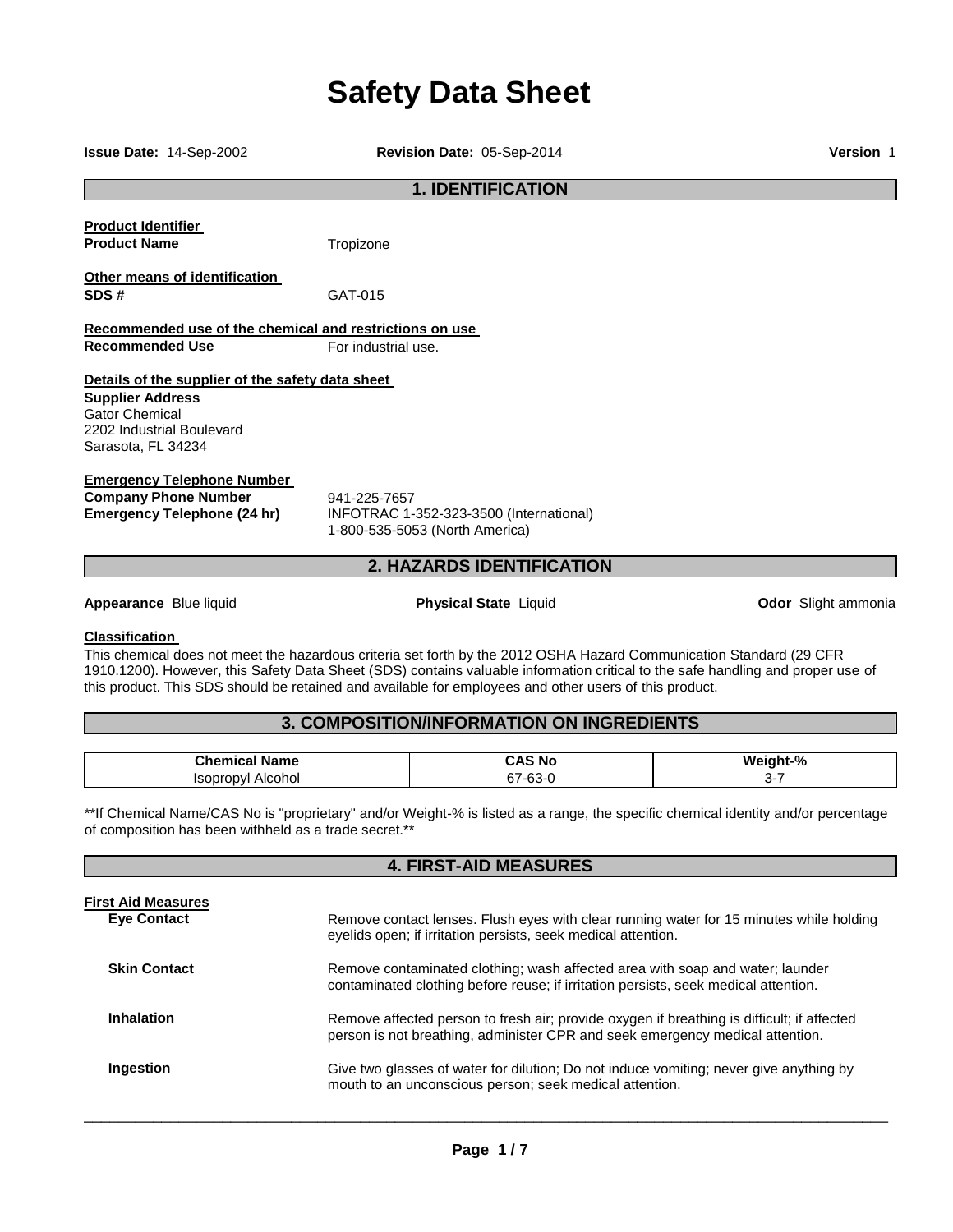#### **Most important symptoms and effects**

**Symptoms INHALATION: High concentrations are irritating to the respiratory tract; may cause** headache, dizziness, nausea, vomiting, and malaise. SKIN: Brief contact may cause slight irritation; prolonged contact may cause moderate reddening, swelling, and possible necrosis. EYES: Contact causes severe irritation and pain associated with redness and swelling of the conjunctiva.

\_\_\_\_\_\_\_\_\_\_\_\_\_\_\_\_\_\_\_\_\_\_\_\_\_\_\_\_\_\_\_\_\_\_\_\_\_\_\_\_\_\_\_\_\_\_\_\_\_\_\_\_\_\_\_\_\_\_\_\_\_\_\_\_\_\_\_\_\_\_\_\_\_\_\_\_\_\_\_\_\_\_\_\_\_\_\_\_\_\_\_\_\_

INGESTION: Moderately toxic; may cause headache, dizziness, diarrhea, and general weakness; large doses may result in red blood cell hemolysis.

#### **Indication of any immediate medical attention and special treatment needed**

| <b>Notes to Physician</b> | MEDICAL CONDITIONS GENERALLY AGGRAVATED BY EXPOSURE: Preexisting skin,          |
|---------------------------|---------------------------------------------------------------------------------|
|                           | eye, or respiratory disorders may become aggravated through prolonged exposure. |

## **5. FIRE-FIGHTING MEASURES**

#### **Suitable Extinguishing Media**

Carbon dioxide (CO2). Water. Water spray (fog). Dry chemical. Foam.

#### **Unsuitable Extinguishing Media** Not determined.

#### **Specific Hazards Arising from the Chemical**

Combustion products may be toxic.

**Hazardous Combustion Products** Carbon oxides. Hydrocarbons. Fumes and smoke.

#### **Protective equipment and precautions for firefighters**

Keep containers cool with water spray to prevent container rupture due to steam buildup; floor will become slippery if material is released. As in any fire, wear self-contained breathing apparatus pressure-demand, MSHA/NIOSH (approved or equivalent) and full protective gear.

# **6. ACCIDENTAL RELEASE MEASURES**

#### **Personal precautions, protective equipment and emergency procedures**

| <b>Personal Precautions</b>                          | Use personal protective equipment as required.                                                                                                                      |  |
|------------------------------------------------------|---------------------------------------------------------------------------------------------------------------------------------------------------------------------|--|
| <b>Environmental Precautions</b>                     | Prevent from entering into soil, ditches, sewers, waterways and/or groundwater. See<br>Section 12, Ecological Information. See Section 13: DISPOSAL CONSIDERATIONS. |  |
| Methods and material for containment and cleaning up |                                                                                                                                                                     |  |

| Methods for Containment | Prevent further leakage or spillage if safe to do so.                                                                                      |  |
|-------------------------|--------------------------------------------------------------------------------------------------------------------------------------------|--|
| Methods for Clean-Up    | Contain and collect with an inert absorbent and place into an appropriate container for<br>disposal. Wash spill area with plenty of water. |  |

# **7. HANDLING AND STORAGE**

### **Precautions for safe handling**

| Advice on Safe Handling | Handle in accordance with good industrial hygiene and safety practice. Use personal  |  |  |
|-------------------------|--------------------------------------------------------------------------------------|--|--|
|                         | protection recommended in Section 8. Avoid contact with skin, eyes or clothing. Keep |  |  |
|                         | containers closed when not in use. Protect containers from abuse.                    |  |  |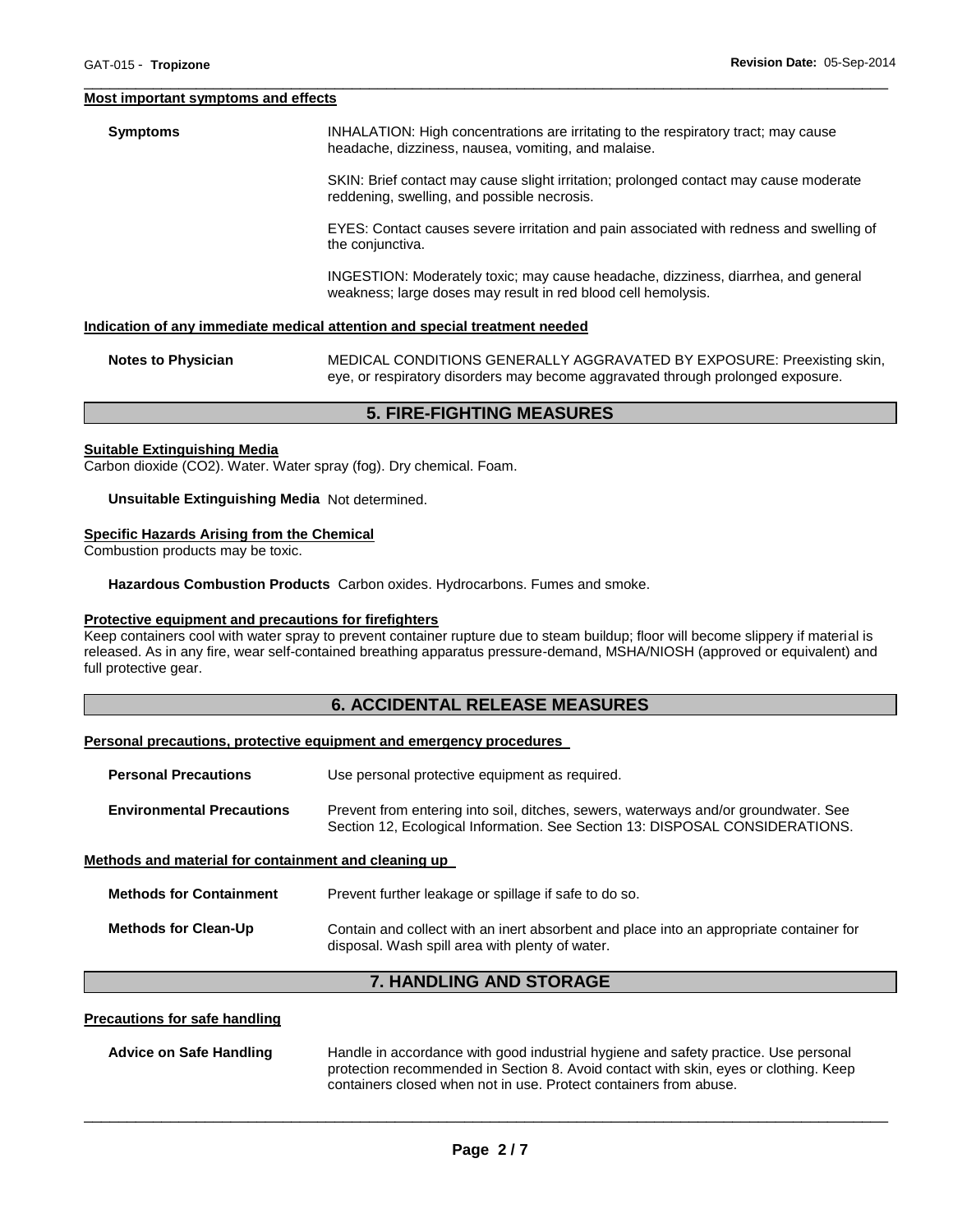#### **Conditions for safe storage, including any incompatibilities**

| <b>Storage Conditions</b>     | Keep container tightly closed and store in a cool, dry and well-ventilated place. Protect from<br>extreme temperatures. |
|-------------------------------|-------------------------------------------------------------------------------------------------------------------------|
| <b>Incompatible Materials</b> | Strong oxidizers. Strong acids.                                                                                         |

\_\_\_\_\_\_\_\_\_\_\_\_\_\_\_\_\_\_\_\_\_\_\_\_\_\_\_\_\_\_\_\_\_\_\_\_\_\_\_\_\_\_\_\_\_\_\_\_\_\_\_\_\_\_\_\_\_\_\_\_\_\_\_\_\_\_\_\_\_\_\_\_\_\_\_\_\_\_\_\_\_\_\_\_\_\_\_\_\_\_\_\_\_

# **8. EXPOSURE CONTROLS/PERSONAL PROTECTION**

## **Exposure Guidelines**

| <b>Chemical Name</b> | <b>ACGIH TLV</b> | <b>OSHA PEL</b>                       | <b>NIOSH IDLH</b>            |
|----------------------|------------------|---------------------------------------|------------------------------|
| Isopropyl Alcohol    | STEL: 400 ppm    | TWA: 400 ppm                          | <b>IDLH: 2000 ppm</b>        |
| 67-63-0              | TWA: 200 ppm     | TWA: 980 mg/m <sup>3</sup>            | TWA: 400 ppm                 |
|                      |                  | (vacated) TWA: 400 ppm                | TWA: 980 mg/m <sup>3</sup>   |
|                      |                  | (vacated) TWA: 980 mg/m <sup>3</sup>  | STEL: 500 ppm                |
|                      |                  | (vacated) STEL: 500 ppm               | STEL: 1225 mg/m <sup>3</sup> |
|                      |                  | (vacated) STEL: $1225 \text{ mg/m}^3$ |                              |

#### **Appropriate engineering controls**

| <b>Engineering Controls</b> | Ensure adequate ventilation, especially in confined areas. Eyewash stations. Showers. |
|-----------------------------|---------------------------------------------------------------------------------------|
|                             | Individual protection measures, such as personal protective equipment                 |
| <b>Eve/Face Protection</b>  | Wear protective eyeglasses or chemical safety goggles.                                |

- **Skin and Body Protection** Neoprene or rubber gloves with cuffs.
- **Respiratory Protection** None required while threshold limits are kept below maximum allowable concentrations; if TWA exceeds limits, NIOSH approved respirator must be worn. Respiratory protection must be provided in accordance with OSHA regulations (29 CFR1910.134) or European Standard EN 149, as applicable.

**General Hygiene Considerations** Handle in accordance with good industrial hygiene and safety practice.

# **9. PHYSICAL AND CHEMICAL PROPERTIES**

#### **Information on basic physical and chemical properties**

**Physical State Contract Contract Contract Contract Contract Contract Contract Contract Contract Contract Contract Contract Contract Contract Contract Contract Contract Contract Contract Contract Contract Contract Contra** 

**Appearance** Blue liquid **Odor** Slight ammonia **Color Threshold Motive Hermined Color Threshold Not determined**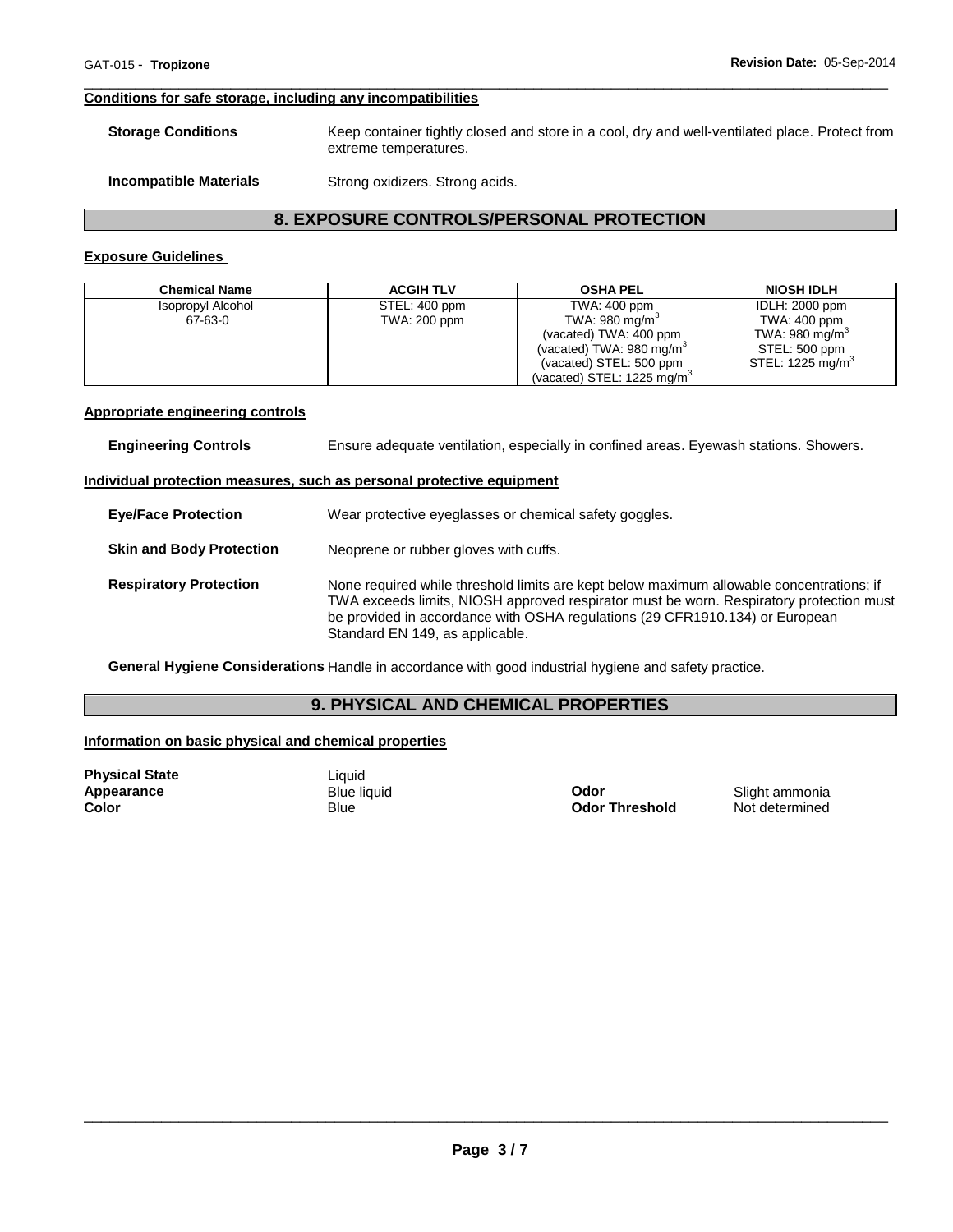| <b>Property</b><br>рH<br><b>Melting Point/Freezing Point</b><br><b>Boiling Point/Boiling Range</b>                                                       | Values<br>$8.0 - 9.0$<br>Not determined<br>100°C / 212°F                             | Remarks • Method         |  |
|----------------------------------------------------------------------------------------------------------------------------------------------------------|--------------------------------------------------------------------------------------|--------------------------|--|
| <b>Flash Point</b><br><b>Evaporation Rate</b><br><b>Flammability (Solid, Gas)</b><br><b>Upper Flammability Limits</b><br><b>Lower Flammability Limit</b> | Non-flammable<br>${<}1$<br>Liquid-Not Applicable<br>Not Applicable<br>Not Applicable | (Water = 1)              |  |
| <b>Vapor Pressure</b>                                                                                                                                    | 17 mm Hg @ 20°C<br>>1                                                                |                          |  |
| <b>Vapor Density</b><br><b>Specific Gravity</b><br><b>Water Solubility</b><br>Solubility in other solvents                                               | 0.980<br>Completely soluble<br>Not determined                                        | $(Air=1)$<br>(Water = 1) |  |
| <b>Partition Coefficient</b><br><b>Auto-ignition Temperature</b><br><b>Decomposition Temperature</b>                                                     | Not determined<br>Not determined<br>Not determined                                   |                          |  |
| <b>Kinematic Viscosity</b><br><b>Dynamic Viscosity</b><br><b>Explosive Properties</b><br><b>Oxidizing Properties</b>                                     | Not determined<br>Not determined<br>Not determined<br>Not determined                 |                          |  |

# **10. STABILITY AND REACTIVITY**

# **Reactivity**

Not reactive under normal conditions.

#### **Chemical Stability**

Stable under recommended storage conditions.

#### **Possibility of Hazardous Reactions**

None under normal processing.

**Hazardous Polymerization** Hazardous polymerization does not occur.

#### **Conditions to Avoid**

Protect from extreme temperatures. Keep from freezing. Keep separated from incompatible substances. Keep out of reach of children.

# **Incompatible Materials**

Strong oxidizers. Strong acids.

# **Hazardous Decomposition Products**

Carbon oxides. Hydrocarbons. Fumes and smoke.

**11. TOXICOLOGICAL INFORMATION** 

# **Information on likely routes of exposure**

| <b>Product Information</b> |                                  |
|----------------------------|----------------------------------|
| <b>Eve Contact</b>         | Avoid contact with eyes.         |
| <b>Skin Contact</b>        | Avoid contact with skin.         |
| Inhalation                 | Avoid breathing vapors or mists. |
| Ingestion                  | Do not ingest.                   |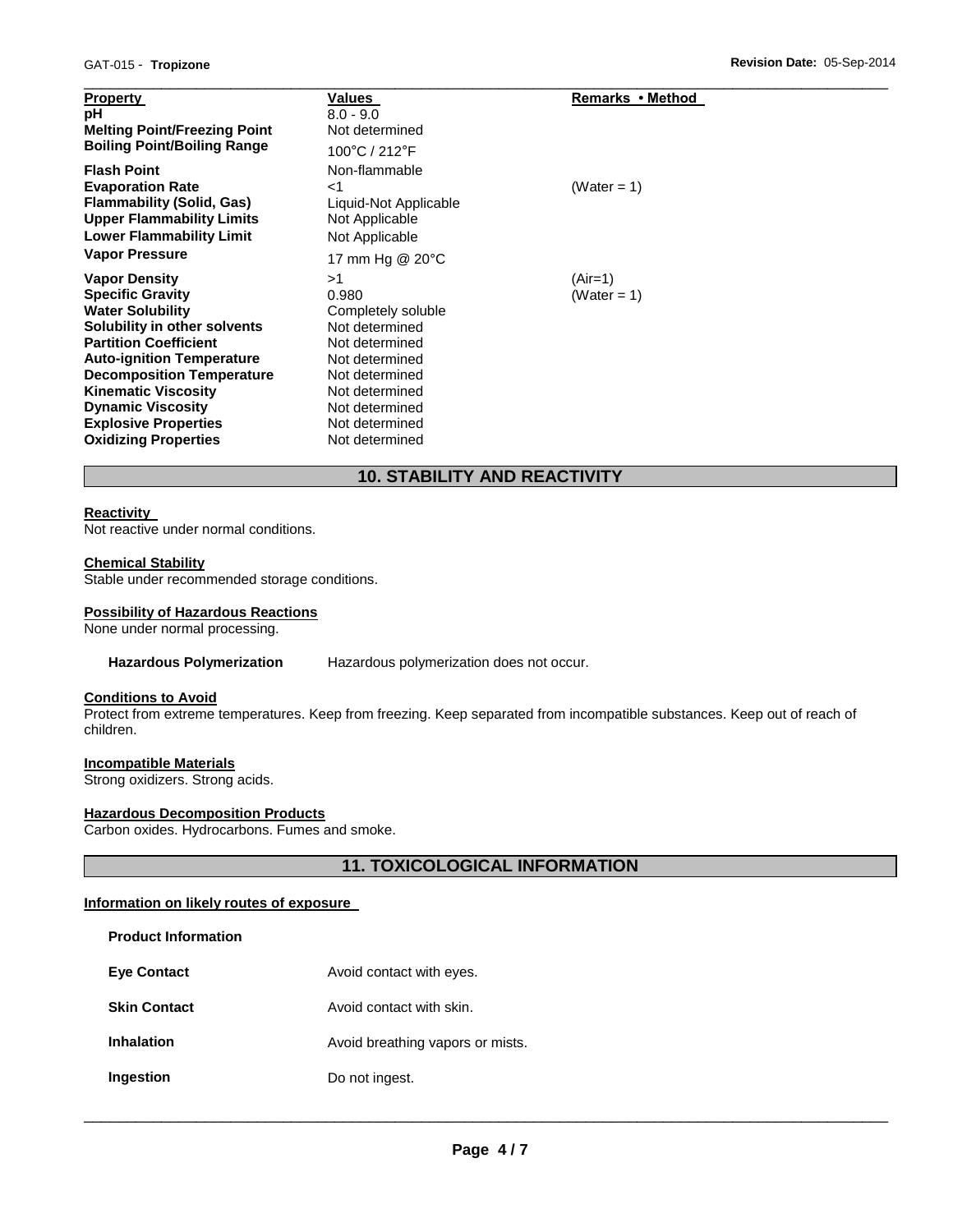#### **Component Information**

| <b>Chemical Name</b>     | Oral LD50            | <b>Dermal LD50</b>            | <b>Inhalation LC50</b>  |
|--------------------------|----------------------|-------------------------------|-------------------------|
| <b>Isopropyl Alcohol</b> | $= 4396$ mg/kg (Rat) | $= 12800$ mg/kg (Rat) = 12870 | $= 72.6$ mg/L (Rat) 4 h |
| 67-63-0                  |                      | mg/kg (Rabbit)                |                         |

\_\_\_\_\_\_\_\_\_\_\_\_\_\_\_\_\_\_\_\_\_\_\_\_\_\_\_\_\_\_\_\_\_\_\_\_\_\_\_\_\_\_\_\_\_\_\_\_\_\_\_\_\_\_\_\_\_\_\_\_\_\_\_\_\_\_\_\_\_\_\_\_\_\_\_\_\_\_\_\_\_\_\_\_\_\_\_\_\_\_\_\_\_

#### **Information on physical, chemical and toxicological effects**

**Symptoms** Please see section 4 of this SDS for symptoms.

## **Delayed and immediate effects as well as chronic effects from short and long-term exposure**

**Carcinogenicity Group 3 IARC components are "not classifiable as human carcinogens".** 

| <b>Chemical Name</b>          | ACGIH | <b>IARC</b> | <b>NTP</b><br>. | <b>OCUA</b><br>UJNA |
|-------------------------------|-------|-------------|-----------------|---------------------|
| Alcohol<br>opropvl<br>67-63-0 |       | Group 3     |                 |                     |

**Legend** 

*IARC (International Agency for Research on Cancer)*

*Group 3 IARC components are "not classifiable as human carcinogens"* 

*OSHA (Occupational Safety and Health Administration of the US Department of Labor) X - Present* 

# **Numerical measures of toxicity**

Not determined

# **12. ECOLOGICAL INFORMATION**

#### **Ecotoxicity**

The product is not classified as environmentally hazardous. However, this does not exclude the possibility that large or frequent spills can have a harmful or damaging effect on the environment.

#### **Component Information**

| <b>Chemical Name</b>                | Algae/aguatic plants                                                                               | <b>Fish</b>                                                                                                                                                           | <b>Toxicity to</b><br>microorganisms | <b>Crustacea</b>                       |
|-------------------------------------|----------------------------------------------------------------------------------------------------|-----------------------------------------------------------------------------------------------------------------------------------------------------------------------|--------------------------------------|----------------------------------------|
| <b>Isopropyl Alcohol</b><br>67-63-0 | 1000: 96 h Desmodesmus<br>subspicatus mg/L EC50<br>1000: 72 h Desmodesmus<br>subspicatus mg/L EC50 | 9640: 96 h Pimephales<br>promelas mg/L LC50 flow-<br>through 11130: 96 h<br>Pimephales promelas mg/L<br>LC50 static 1400000: 96 h<br>Lepomis macrochirus ug/L<br>LC50 |                                      | 13299: 48 h Daphnia magna<br>mg/L EC50 |

#### **Persistence/Degradability**

Not determined.

#### **Bioaccumulation**

Not determined.

#### **Mobility**

| <b>Chemical Name</b>     | <b>Partition Coefficient</b> |
|--------------------------|------------------------------|
| <b>Isopropyl Alcohol</b> | 0.05                         |
| 67-63-0                  |                              |

#### **Other Adverse Effects**

Not determined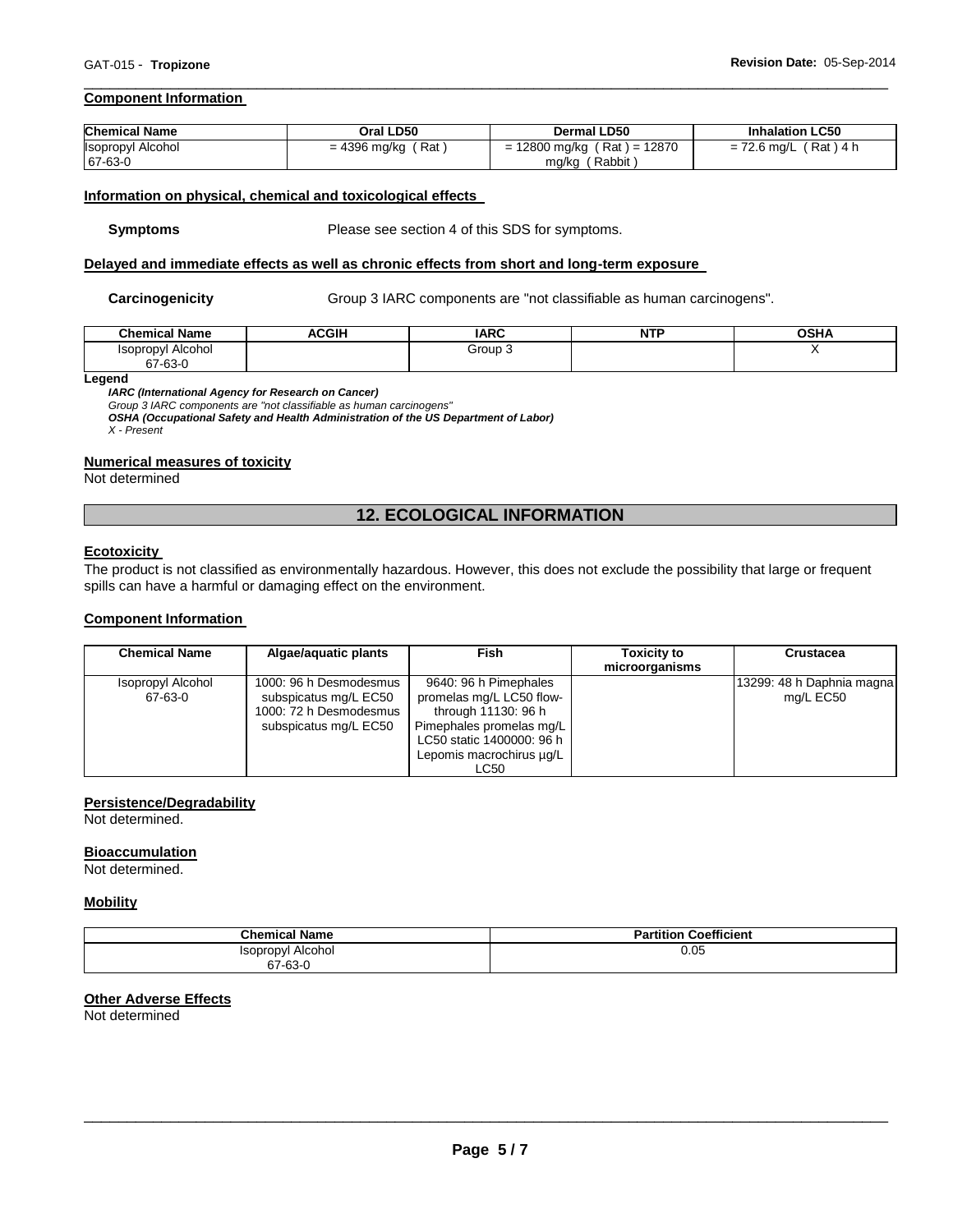# \_\_\_\_\_\_\_\_\_\_\_\_\_\_\_\_\_\_\_\_\_\_\_\_\_\_\_\_\_\_\_\_\_\_\_\_\_\_\_\_\_\_\_\_\_\_\_\_\_\_\_\_\_\_\_\_\_\_\_\_\_\_\_\_\_\_\_\_\_\_\_\_\_\_\_\_\_\_\_\_\_\_\_\_\_\_\_\_\_\_\_\_\_ **13. DISPOSAL CONSIDERATIONS**

# **Waste Treatment Methods**

| <b>Disposal of Wastes</b>     | Disposal should be in accordance with applicable regional, national and local laws and<br>regulations. |
|-------------------------------|--------------------------------------------------------------------------------------------------------|
| <b>Contaminated Packaging</b> | Disposal should be in accordance with applicable regional, national and local laws and<br>regulations. |

## **California Hazardous Waste Status**

| <b>Chemical Name</b>     | California Hazardous Waste Status |
|--------------------------|-----------------------------------|
| <b>Isopropyl Alcohol</b> | Toxic                             |
| 67-63-0                  | lanitable                         |

# **14. TRANSPORT INFORMATION**

| <b>Note</b> | Please see current shipping paper for most up to date shipping information, including<br>exemptions and special circumstances. |
|-------------|--------------------------------------------------------------------------------------------------------------------------------|
| <u>DOT</u>  | Not regulated                                                                                                                  |
| <b>IATA</b> | Not regulated                                                                                                                  |
| <b>IMDG</b> | Not regulated                                                                                                                  |

# **15. REGULATORY INFORMATION**

# **International Inventories**

Not determined

# **US Federal Regulations**

## **SARA 313**

| <b>Chemical Name</b>                      | CAS No  | Weight-% | <b>SARA</b><br>242<br><b>Threshold</b><br>Values % |
|-------------------------------------------|---------|----------|----------------------------------------------------|
| $-67-63-0$<br>Alcohol<br><b>ISODrODVI</b> | 67-63-0 | ີ        | ن. ا                                               |

## **US State Regulations**

# **California Proposition 65**

This product does not contain any Proposition 65 chemicals.

# **U.S. State Right-to-Know Regulations**

| <b>Chemical Name</b> | <b>New Jersey</b> | sachusetts<br>Mas | Pennsvlvania |
|----------------------|-------------------|-------------------|--------------|
| Alcohol<br>Isopropyl |                   |                   |              |
| 67-63-0              |                   |                   |              |